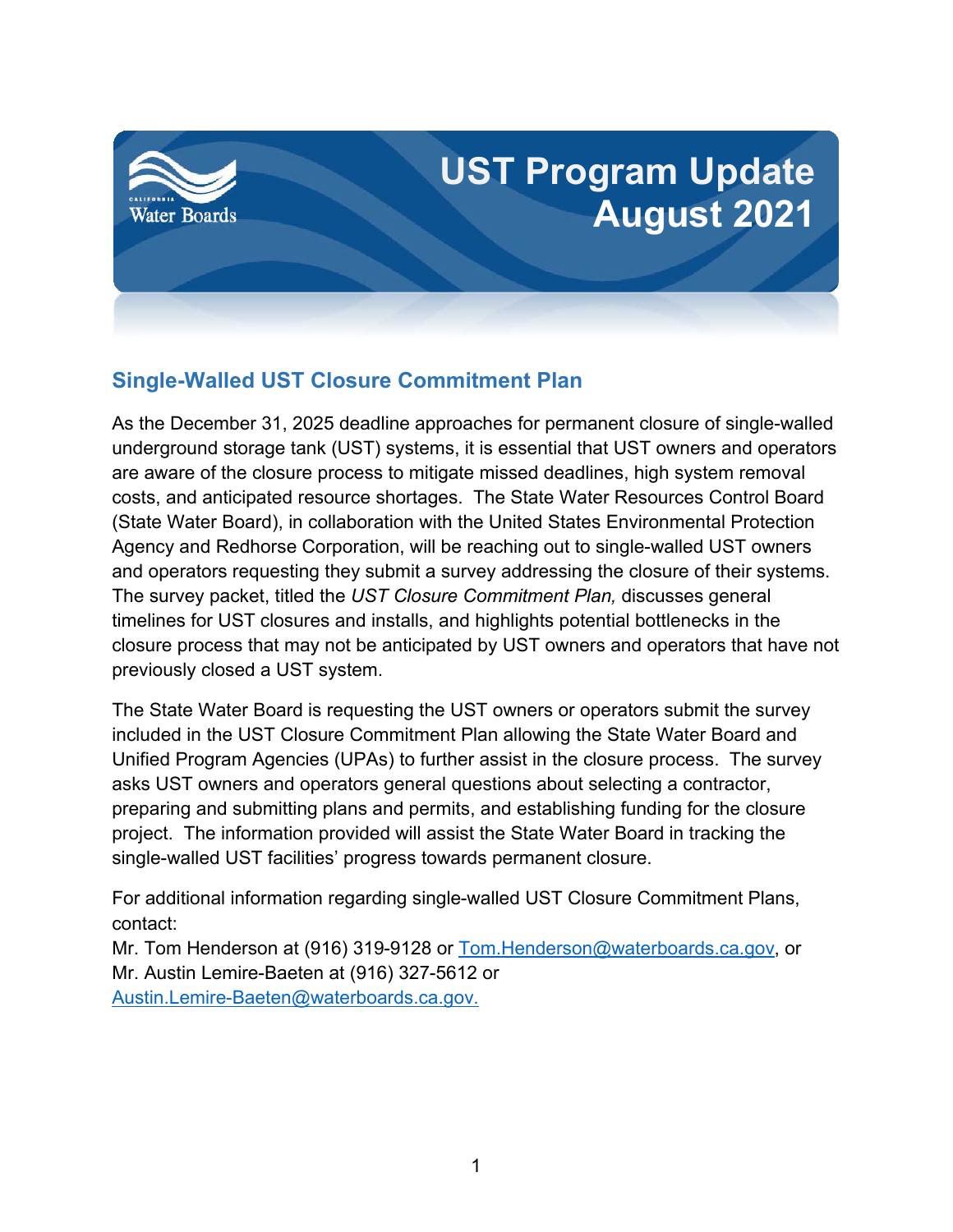## **Motor Vehicle Fuels Stored in Single-Walled USTs**

State Water Board staff have seen an increase in inquiries regarding the use of E85 in single-walled USTs. Single-walled USTs are extremely limited in storage capability because of compatibility requirements. California Code of Regulations, title 23, division 3, chapter 16 (UST Regulations), section 2640.1 requires all single-walled USTs (including their accessories and linings) that store fuel blends greater than E10 or B5, demonstrate compatibility with the substance stored through approval from an independent testing organization, such as Underwriters Laboratories. Single-walled USTs installed after 1984 storing motor vehicle fuels are also required to demonstrate compatibility with the substance stored using an independent testing organization (UST Regulations, section 2631(k)). This requirement is substantially different than the compatibility requirements for secondarily contained USTs. For example, if an independent testing organization did not initially test and approve a secondarily contained UST to store a specific substance, a manufacturer's statement of compatibility could supplement the independent testing organization's approval to meet the compatibility requirement. Single-walled USTs are not authorized to use the manufacturer's statement of compatibility, and therefore only an independent testing organization can approve the single-walled UST compatibility for fuel blends greater than E10 or B5.

For additional information regarding motor vehicle fuels stored in single-walled USTs, contact:

Mr. Tom Henderson at (916) 319-9128 or [Tom.Henderson@waterboards.ca.gov,](mailto:Tom.Henderson@waterboards.ca.gov) or Mr. Austin Lemire-Baeten at (916) 327-5612 or [Austin.Lemire-Baeten@waterboards.ca.gov](mailto:Austin.Lemire-Baeten@waterboards.ca.gov).

# **UST Operating Permits and Permit Conditions**

In the <u>August 2020 UST Program Monthly Update</u><sup>[1](#page-1-0)</sup>, the State Water Board provided UPAs guidance on updating UST operating permits and permit conditions consistent with the Health and Safety Code, chapter 6.7 (HSC) and UST Regulations. State Water Board evaluation staff are still finding UST operating permits and permit conditions inconsistent with HSC and UST Regulations. Examples include:

· UPAs not issuing UST operating permits and permit conditions under a Unified Program Facility Permit (UPFP) as required by HSC, chapter 6.11, section 25404(a)(6).

<span id="page-1-0"></span><sup>1</sup> https://www.waterboards.ca.gov/water\_issues/programs/ust/cupa/updates/docs/ust\_program\_monthly\_u pdate\_august.pdf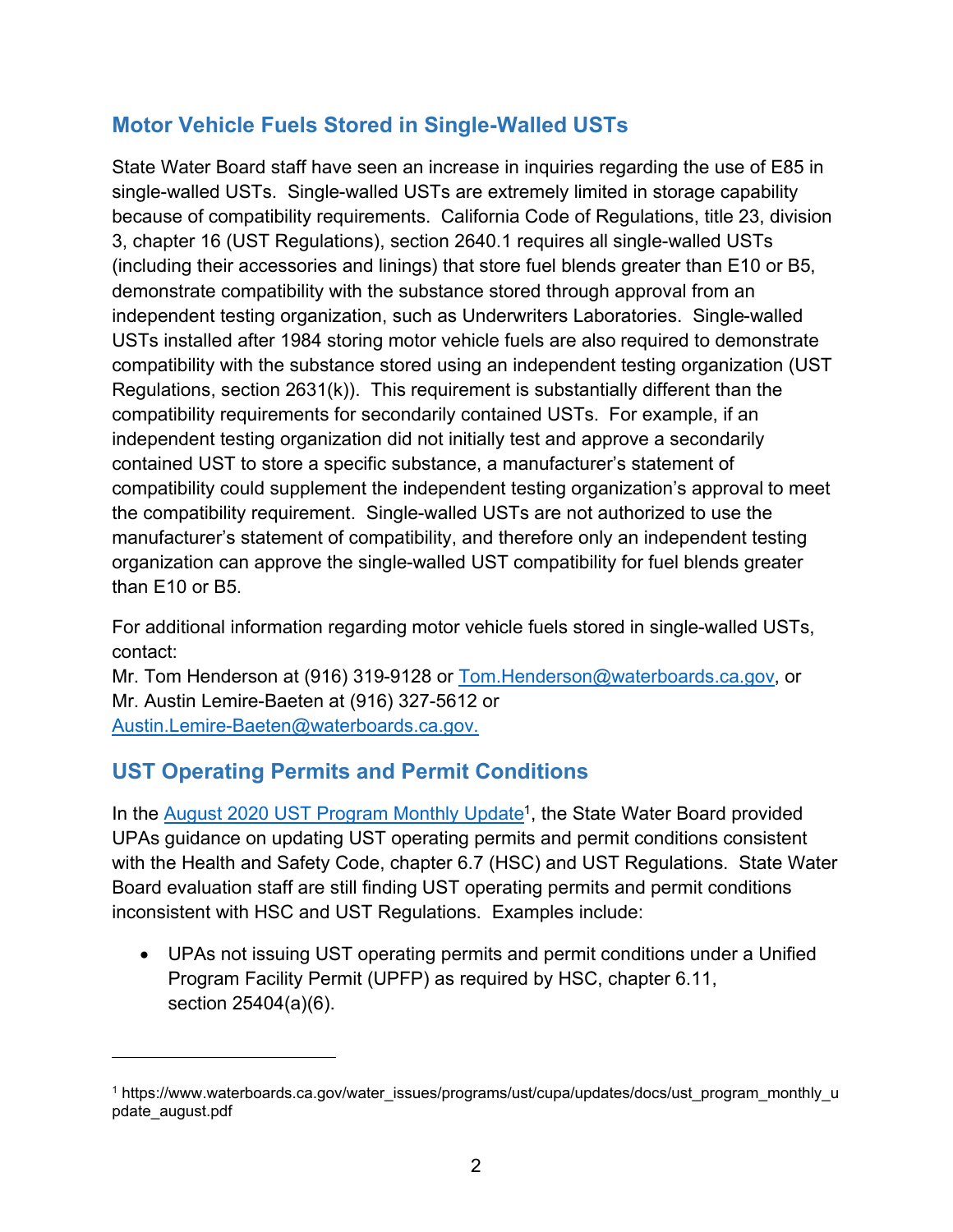- · UST operating permits and permit conditions referencing the California Fire Code and/or HSC, chapter 6.75 and California Code of Regulations, title 23, division 3, chapter 18. UPAs have no regulatory authority to reference elements not covered under the Unified Program.
- · UST operating permits and permit conditions stating an owner or operator must report an "unauthorized occurrence" to an UPA within 24 hours after the release has been detected or should have been detected. UST owners or operators are required to report a "reportable release" to the UPA within 24 hours after a release has been detected or should have been detected (HSC, section 25295(a)(1)), transmit unauthorized release information to the UPA within five working days, and if necessary, report unauthorized release information to the Office of Emergency Services.

For more information on UST operating permits and permit conditions please contact: Ms. Jessica Botsford at (916) 341-7338 or [Jessica.Botsford@waterboards.ca.gov,](mailto:Jessica.Botsford@waterboards.ca.gov) or Mr. Sean Farrow at (916) 324-7493 or [Sean.Farrow@waterboards.ca.gov](mailto:Sean.Farrow@waterboards.ca.gov).

## **Reporting Requirements for Unauthorized Releases – Owners or Operators and UPAs**

An unauthorized release is "reportable" if the hazardous substance escapes from the secondary containment, or from the primary containment, if no secondary containment exists, and increases the hazard of fire or explosion, or causes deterioration of the secondary containment of the UST system (HSC, section 25295(a)(1)). Pursuant to HSC, section 25281(x), an unauthorized release is any release of any hazardous substance that does not conform to chapter 6.7.

The correct process for reporting a "reportable" unauthorized release is for an owner or operator to report the release within 24 hours to the UPA, and transmit information regarding the unauthorized release to the UPA no later than five working days after the date of the occurrence of the unauthorized "reportable" release. When reporting release information, owners or operators must provide the UPA with the following: 1) a description of the nature and volume of the unauthorized release; 2) the corrective or remedial actions undertaken; 3) any further corrective or remedial actions, including investigative actions, that will be needed to clean up the unauthorized release and abate the effects of the unauthorized release; 4) a time schedule for implementing the actions specified in HSC, section 25295(c); 5) the source and cause of the unauthorized release; 6) the UST system's record of compliance with chapter 6.7, including data on equipment failures; and 7) any other information the State Water Board deems necessary to implement or comply with this chapter 6.7, chapter 6.75 (commencing with section 25299.10), or the federal act (HSC, section 25295(a)(1)).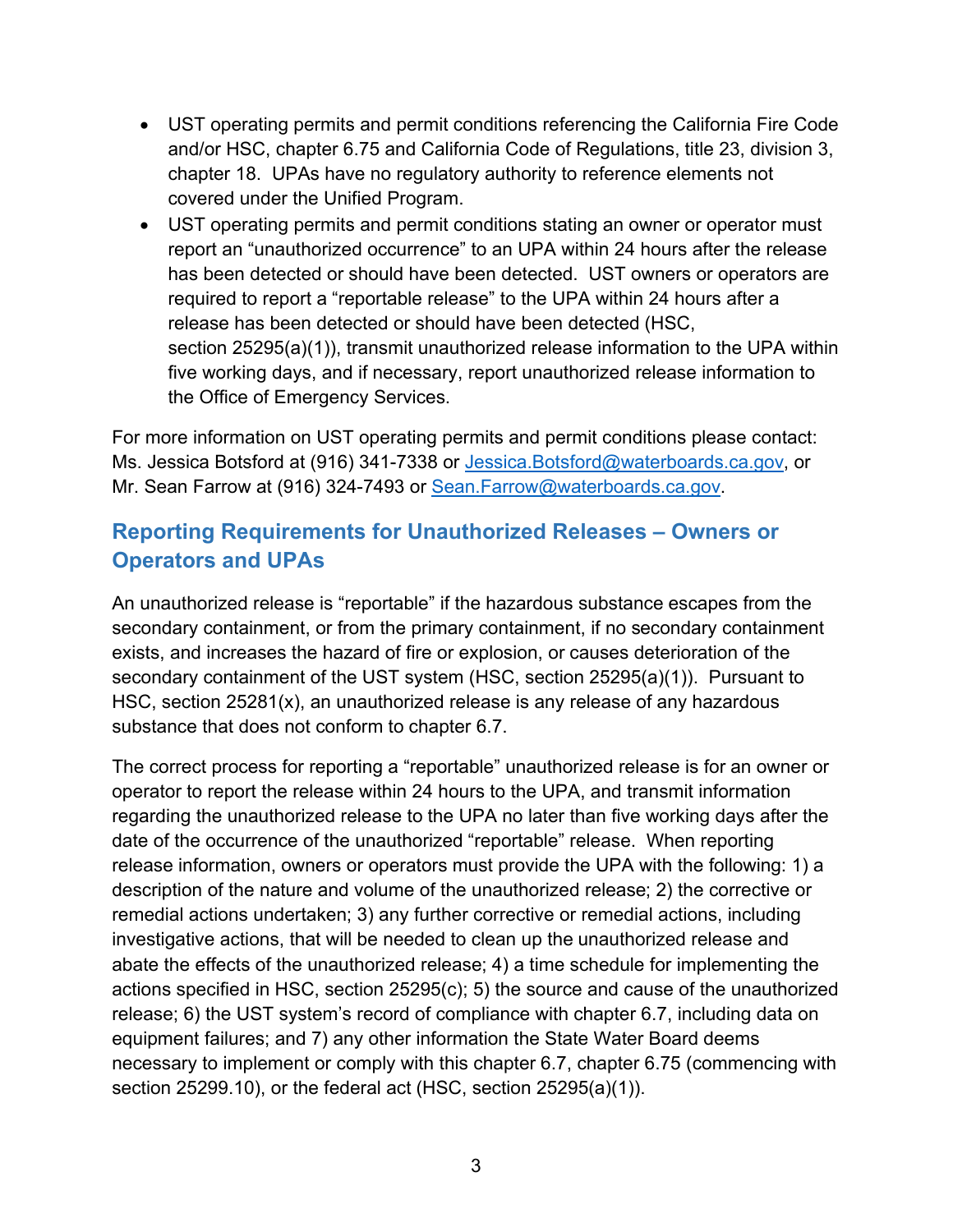In addition to the reporting requirements in HSC, section 25295(a)(1), UST owners or operators also may be required to comply with additional reporting requirements, including, but not limited to, reporting requirements in Water Code, sections 13271 and 13272 and reporting an unauthorized release to the Office of Emergency Services if emergency response personnel and equipment were involved at any time (HSC, section 25295(c)).

Each Regional Water Quality Control Board and each UPA also must submit a report to the State Water Board for all unauthorized releases in accordance with HSC, section 25295(b)(1).

For more information on UST operating permits and permit conditions please contact: Ms. Jessica Botsford at (916) 341-7338 or [Jessica.Botsford@waterboards.ca.gov,](mailto:Jessica.Botsford@waterboards.ca.gov) or Mr. Sean Farrow at (916) 324-7493 or [Sean.Farrow@waterboards.ca.gov](mailto:Sean.Farrow@waterboards.ca.gov).

#### **Under-Dispenser Containment Requirements**

State Water Board staff have recently fielded several questions pertaining to underdispenser containment (UDC) requirements at facilities where riser pipes deliver fuel and a dispenser is not obvious. This construction type often occurs at airports where the UST product lines surface to risers attached to meters and hoses that supply delivery trucks. UST Regulations define dispensers as above or underground devices used for delivering hazardous substances from a UST. This includes metering and delivery devices and their related appurtenances.

In accordance with UST Regulations, all dispensers require UDCs to be installed that serve as secondary containment or otherwise prevent unauthorized releases from entering the environment. The absence of a traditional dispenser does not exempt a facility from the UDC requirement. Facilities that do not have UDCs beneath their dispensers must install, test, and monitor UDCs meeting the requirements of UST Regulations, section 2636(g).

For additional information regarding UDC requirements, contact: Mr. Tom Henderson at (916) 319-9128 or [Tom.Henderson@waterboards.ca.gov,](mailto:Tom.Henderson@waterboards.ca.gov) or Mr. Austin Lemire-Baeten at (916) 327-5612 or [Austin.Lemire-Baeten@waterboards.ca.gov](mailto:Austin.Lemire-Baeten@waterboards.ca.gov).